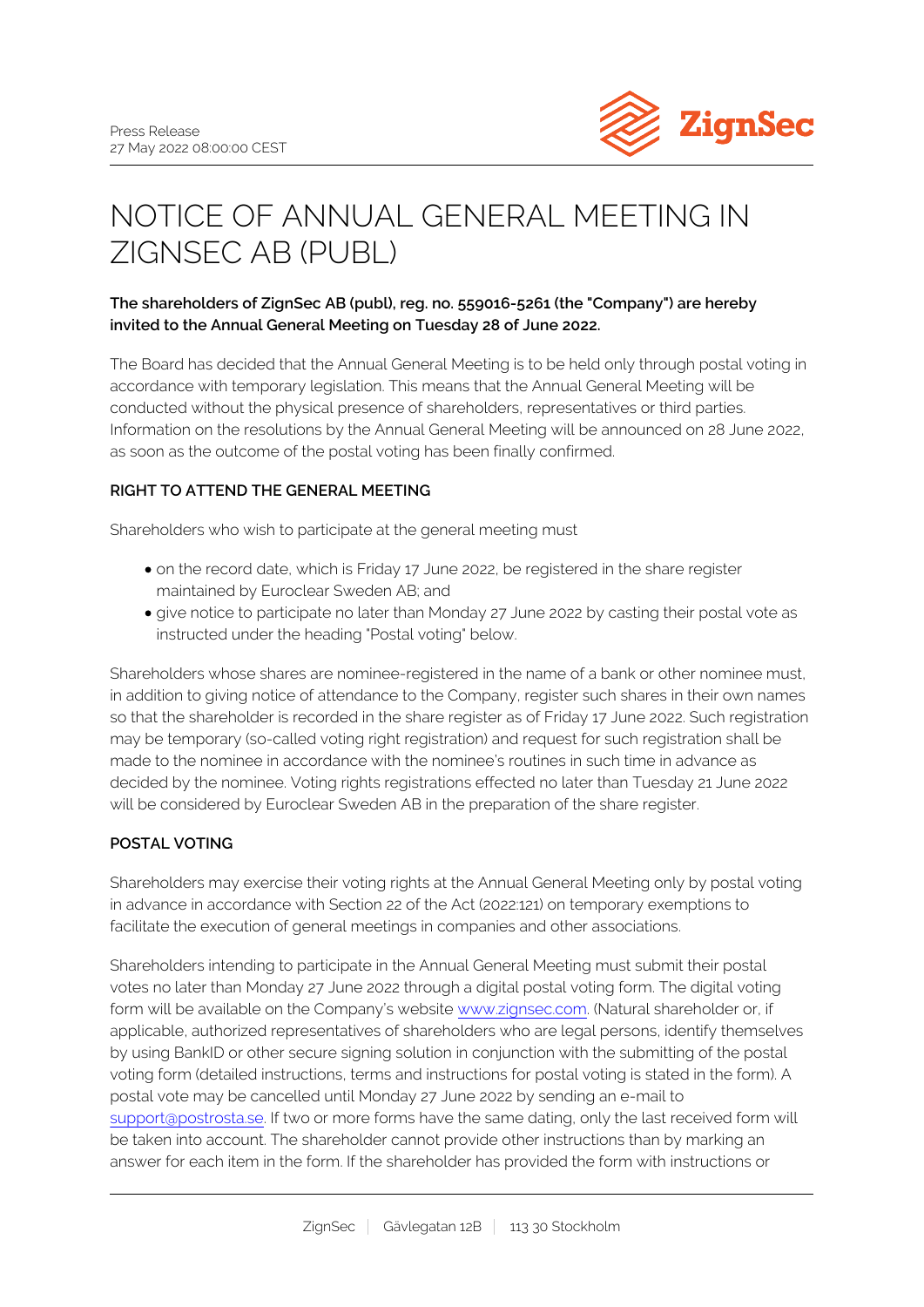

conditions, or changed or added pre-printed text, the postal vote is invalid. Further instructions can be found in the postal voting form. If the shareholder postal votes by proxy, a power of attorney shall be enclosed with the postal voting form. A template proxy form is available on the company's website [www.zignsec.com.](http://www.zignsec.com)

## **PROPOSED AGENDA**

- 1. Opening of the meeting
- 2. Election of chairman of the meeting
- 3. Preparation and approval of the voting list
- 4. Approval of the agenda
- 5. Election of one or two persons to approve the minutes
- 6. Examination of whether the meeting has been properly convened
- 7. Presentation of the annual report and the auditors' report and the group annual report and the group auditor's report
- 8. Resolution regarding:
- a. adoption of income statement and balance sheet and the group income statement and the group balance sheet,
- b. regarding the profit or loss of the Company in accordance with the adopted balance sheet, and
- c. discharge from liability of the Board of Directors and the managing director
- 1. Determination of fees to the Board of Directors and to the auditors
- 2. Election of the Board of Directors and auditors
- 3. Resolution to amend the Articles of Association
- 4. Resolution on a directed share issue as deferred payment for the acquisition of Web Shield Limited
- 5. Resolution on a directed share issue as earn-out payment for the acquisition of Wyzer Limited
- 6. Resolution of implementation of an employee stock option program
- 7. Resolution to implementation of a warrant-based incentive program
- 8. Resolution to approve of certain directors' participation in the warrant-based incentive program
- 9. Resolution on a) an issue of warrants and b) the approval of transfer of warrants
- 10. Resolution to authorise the Board of Directors to decide on issues of shares, warrants and convertibles
- 11. Resolution to authorise the Board of Directors to make minor adjustments to the decisions
- 12. Closing of the meeting

## **PROPOSAL FOR RESOLUTIONS**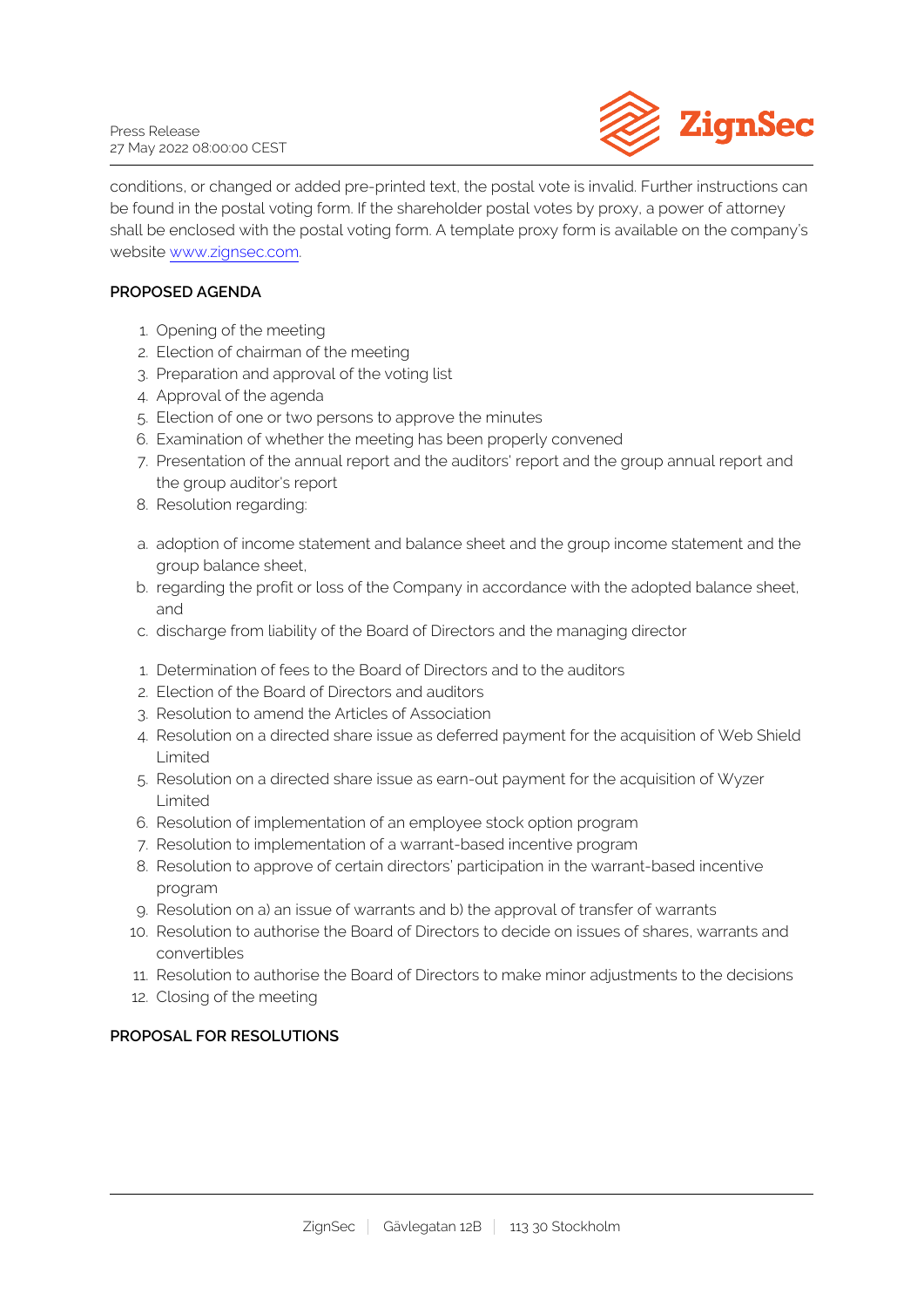

## **Item 2 - Election of the Chairman of the Annual General Meeting**

The Board proposes that Johan Engström (Eversheds Sutherland) be elected Chairman of the Annual General Meeting.

### **Item 3 – Preparation and approval of the voting list**

The voting list proposed to be approved is the voting list prepared on behalf of the Company, based on the general meeting share register and received postal votes, confirmed by the person assigned to check and verify the minutes.

#### **Item 5 – Election of one or two persons to approve the minutes**

The Board proposes that Kevin Holmkvist (Eversheds Sutherland), or to the extent he is prevented from participating, the person appointed by the Board, is elected to approve the minutes. The assignment to approve the minutes shall also include verifying the voting list and that the postal votes are correctly reflected in the minutes.

## **Item 8b - Resolution regarding the profit or loss of the Company in accordance with the adopted balance sheet**

The Board of Directors proposes that all funds available for the Annual General Meeting shall be carried forward.

## **Item 9 - Determination of fees to the Board of Directors and to the auditors**

The Board proposes that remuneration to the Board of Directors, for the period until the end of the next Annual General Meeting, shall be SEK 125,000 to each of the members of the Board of Directors, and SEK 220,000 to the Chairman of the Board of Directors. The total remuneration to the Board of Directors shall amount to a maximum of SEK 720,000.

The Board may decide in the period up to the next Annual General Meeting to assign individual members to work specifically on the development of the Company's corporate governance functions, for example in the form of committees, in areas such as leadership, finance, compliance and IT issues, among others. To enable this, it is proposed that an additional fee totaling SEK 500,000 may be paid for the period until the next Annual General Meeting, distributed among a maximum of three members, to the extent that the Board decides on the said assignments.

Furthermore, it is proposed that the remuneration of the Company's auditor shall be paid in accordance with the current account approved by the Board of Directors.

#### **Item 10 - Election of the Board of Directors, auditors, and deputy auditors**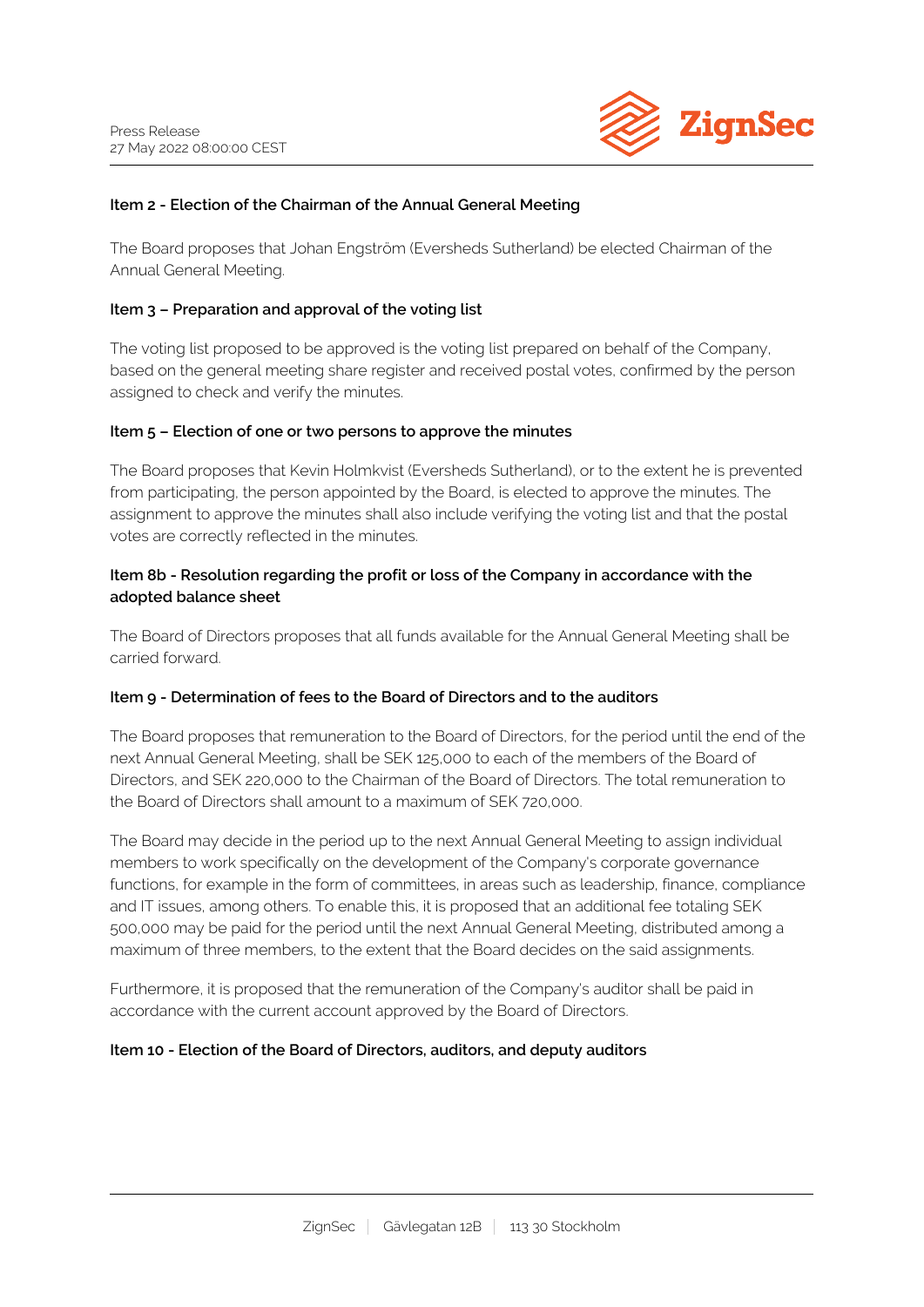

For the period until the end of the next Annual General Meeting, it is proposed that the number of Board members be five (5), without deputies.

It is proposed that Alexander Albedj, Pär Kastengren, Eric Wallin and Marie-Louise Gefwert be reelected as ordinary directors of the Board. In addition, it is proposed that Alex Noton is elected as a new ordinary director of the Board.

Alexander Albedj is also proposed for re-election as Chairman of the Board.

The Board of Directors proposes, for the period until the end of the next Annual General Meeting, the re-election of the registered accounting firm Ernst & Young Aktiebolag ("**EY**") as the Company's auditor. EY has indicated that, in the event of EY's re-election, Beata Lihammar will continue to be the auditor in charge.

# **Item 11 – Resolution to amend the Articles of Association**

The Board of Directors proposes that the Company's Articles of Association is amended so that a new item 2 is changed, as follows:

Current wording:

# *"§ 2 Registered office of the Board of Directors*

*The Board of Directors maintains its registered office in Solna".*

Proposed wording:

# *"§ 2 Registered office of the Board of Directors*

*The Board of Directors maintains its registered office in Stockholm municipality, Stockholm county."*

*The validity of the resolution referred to in this paragraph requires the support of shareholders representing at least two thirds (2/3) of both the votes cast at the meeting and the shares represented at the meeting.*

# **Item 12 – Resolution on a directed share issue as deferred payment for the acquisition of Web Shield Limited**

Pursuant to the terms of the agreement relating to the acquisition of Web Shield Limited announced by press release on 9 June 2021, the transaction includes a deferred consideration of up to SEK 80.6 million. The deferred consideration will be paid 50 percent in cash and 50 percent in shares (the "**Deferred Consideration Shares**"). To make the payment of the Deferred Consideration Shares, the Board of Directors proposes that the Annual General Meeting resolves on a directed share issue of not more than 1,643,637 shares to the seller of Web Shield Limited, entailing an increase in the share capital of not more than SEK 65,117.48. The resolution shall otherwise be governed by the following terms and conditions.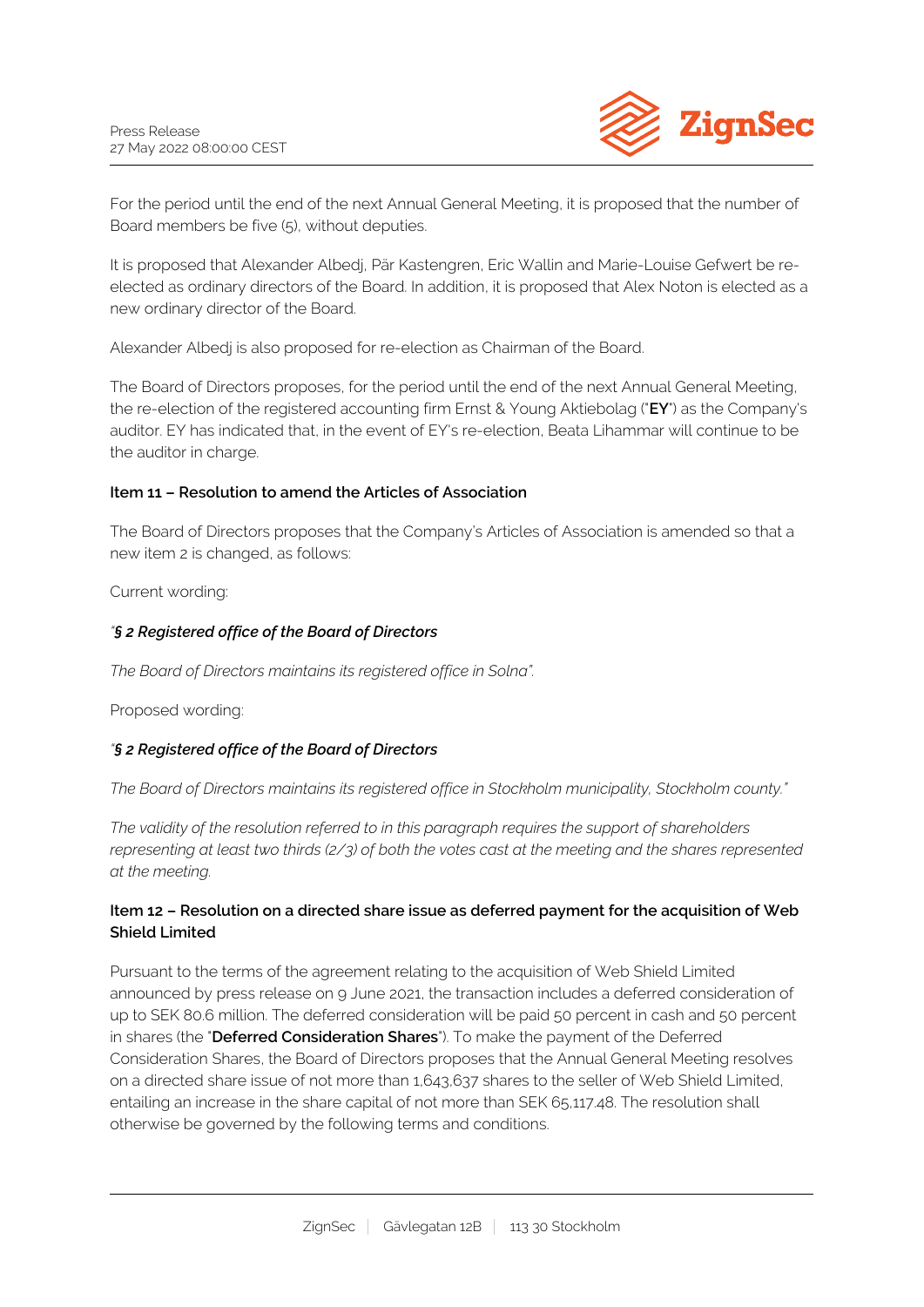

- 1. The right to subscribe for the new shares shall vest in Online Merchant Connect Limited. The reason for the deviation from the shareholders' preferential rights is to carry out the Company's obligations Pursuant to the terms of the agreement relating to the acquisition of Web Shield Limited.
- 2. The subscription price amounts to SEK 24.52. The share premium shall be transferred to the unrestricted premium reserve.
- 3. Subscription shall be made by payment during a period of three (3) days from the date of approval of the issue resolution by the General Meeting on 28 June 2022.
- 4. The Board of Directors shall be entitled to extend the subscription period and the payment period.
- 5. The new shares entitle the holder to a dividend as from the record date for dividend on which the shares are registered by the Swedish Companies Registration Office and entered in the share register kept by Euroclear Sweden AB.
- 6. The Board of Directors or a person appointed by the Board of Directors shall be authorised to make any minor adjustments required to register the resolution with the Swedish Companies Registration Office.

*The validity of the resolution referred to in this paragraph requires the support of shareholders representing at least nine tenths (9/10) of both the votes cast at the meeting and the shares represented at the meeting.*

# **Item 13 - Resolution on a directed share issue as earn-out payment for the acquisition of Wyzer Limited**

Pursuant to the terms of the agreement relating to the acquisition of Wyzer Limited announced by press release on 18 December 2020, the sellers of Wyzer Limited are entitled to a maximum earnout of EUR 2,000,000 based on Wyzer's net sales during the financial year 2021. The Company and the sellers of Wyzer Limited have reached an agreement on the amount of the earn out, which shall amount to approximately SEK 8.9 million of which 50 per cent shall be paid through a directed issue to the sellers of Wyzer Limited (the "**Earn-Out Shares**"). To make the payment of the Earn-Out Shares, the Board of Directors proposes that the Annual General Meeting resolves on a directed share issue of not more than 1,273,022 shares, entailing an increase in the share capital of not more than SEK 50,449.98. The resolution shall otherwise be governed by the following terms and conditions.

- 1. The right to subscribe for the new shares shall vest in MZ Wisdom Holdings Limited and DLG Holdings Limited. The reason for the deviation from the shareholders' preferential rights is to is to carry out the Company's obligations Pursuant to the terms of the agreement relating to the acquisition of Web Shield Limited.
- 2. The subscription price for each share subscribed for shall be set to an amount corresponding to the last ten (10) trading days volume weighted average price up to and including 27 June 2022. However, the subscription price shall be not less than SEK 3.50. The share premium shall be transferred to the unrestricted premium reserve.
- 3. Subscription shall be made by payment during a period of three (3) days from the date of approval of the issue resolution by the General Meeting on 28 June 2022.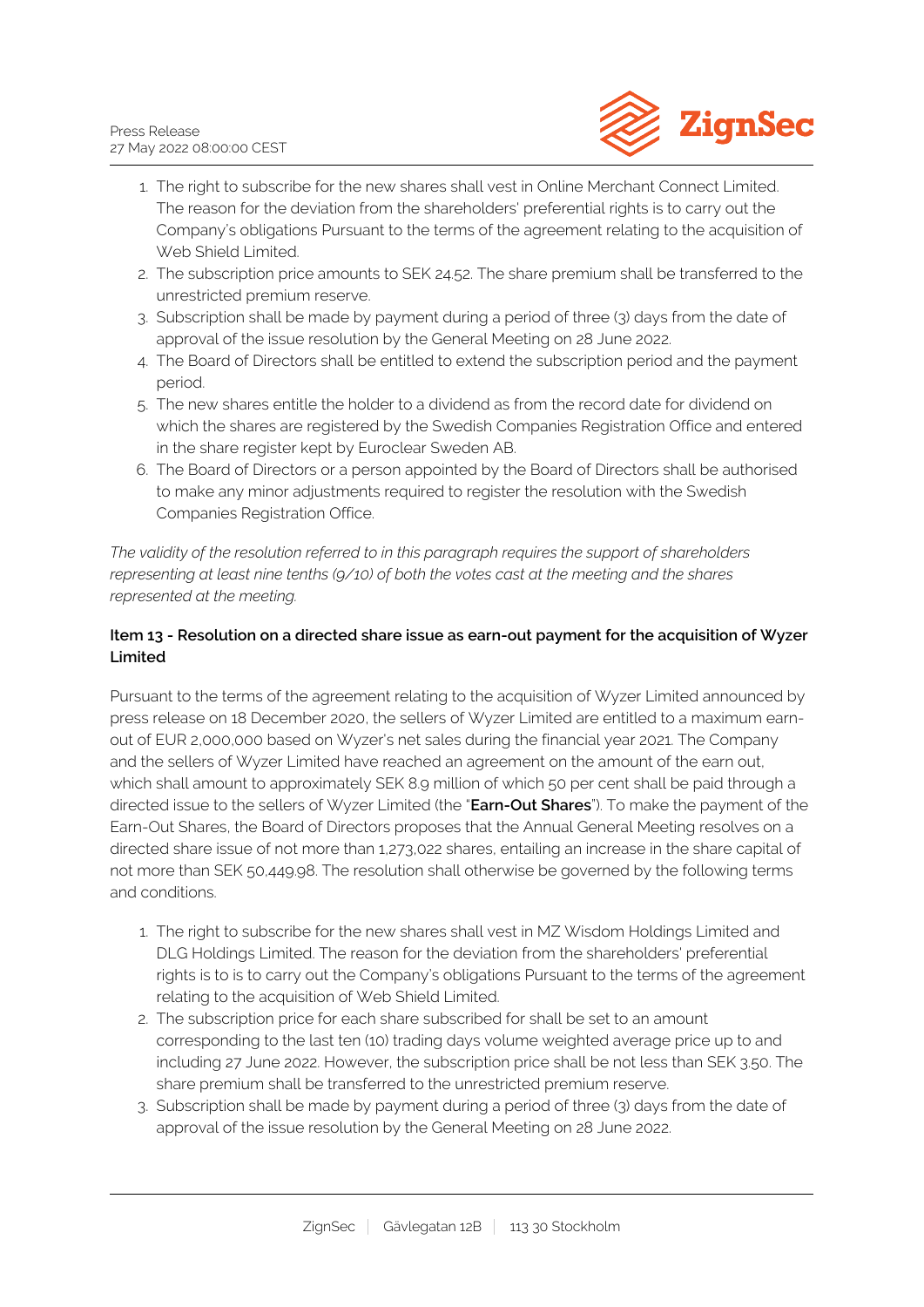

- 4. The Board of Directors shall be entitled to extend the subscription period and the payment period.
- 5. The new shares entitle the holder to a dividend as from the record date for dividend on which the shares are registered by the Swedish Companies Registration Office and entered in the share register kept by Euroclear Sweden AB.
- 6. The Board of Directors or a person appointed by the Board of Directors shall be authorised to make any minor adjustments required to register the resolution with the Swedish Companies Registration Office.

*The validity of the resolution referred to in this paragraph requires the support of shareholders representing at least nine tenths (9/10) of both the votes cast at the meeting and the shares represented at the meeting.*

# **Item 14 – Resolution on implementation of an employee stock option program**

The Board of Directors proposes that the meeting resolves to implement an employee stock option program for senior executives and other key employees in the Company and its subsidiaries (the "**ESOP 2022/2025**").

Delivery of shares under the ESOP 2022/2025 is to be secured by the issue of warrants and approval of transfer of warrants as set forth in item 17 on the proposed agenda for the meeting.

# *Terms and conditions of the ESOP 2022/2025*

The ESOP 2022/2025 is proposed to be governed by the following terms and conditions:

- 1. Not more than 2,100,000 employee stock options are to be issued.
- 2. The employee stock options shall be offered senior executives and other key employees in the Company and its subsidiaries subject to the employees not being tax residents in Sweden, in accordance with the following allocation:

| Category               | Maximum number of employee<br>stock options per participant | Maximum number of employee<br>stock options per category |
|------------------------|-------------------------------------------------------------|----------------------------------------------------------|
| Senior<br>executives   | 400,000                                                     | 1,700,000                                                |
| Other key<br>employees | 50,000                                                      | 400,000                                                  |

- 1. The Board of Directors shall decide upon the allotment within the limits set above.
- 2. The employee stock options shall be issued without cost. A prerequisite to acquire employee stock options under the ESOP 2022/2025 is that the participants must own shares in the Company. The shares can either be already owned by the participant or be acquired in the market in connection with the application to participate in the ESOP 2022/2025 (the " **Private Investment**"). The Private Investment shall at least amount to the total premium that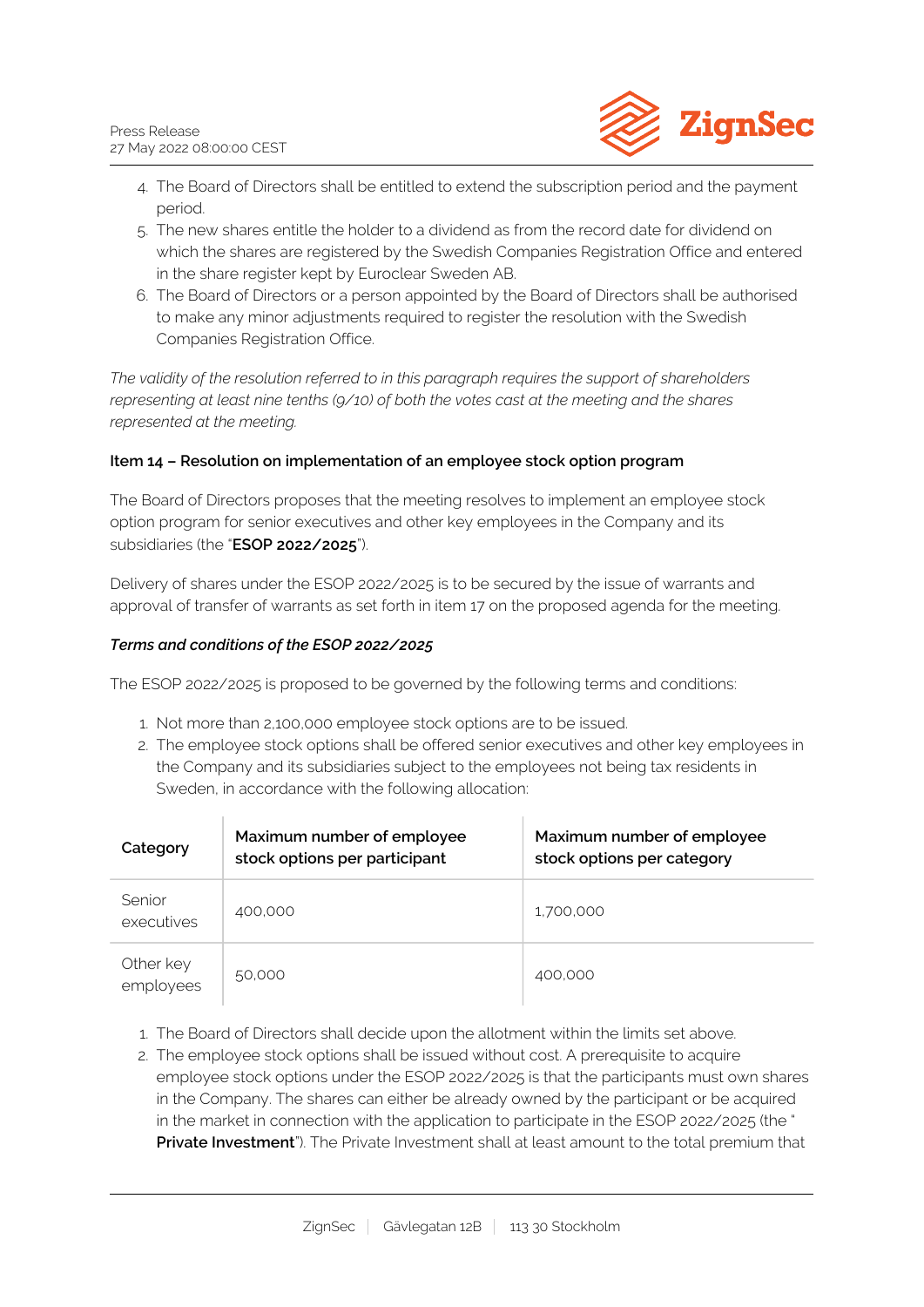

should have been paid by the participant, had the participant instead acquired warrants through payment of the warrant premium corresponding to the market value of each employee stock option (the warrant premium calculated in accordance with the Black & Scholes evaluation model per the day of transfer multiplied by each employee stock option).

- 3. Each employee stock option entitles to acquisition of one share in the Company at an exercise price corresponding to 130 per cent of the volume weighted average price for shares in the Company according to Nasdaq First North Growth Market during a period of ten (10) trading days up to and including 27 June 2022. The exercise price and the number of shares that each employee stock option entitles to can be subject to recalculation due to bonus issue, share split, preferential rights issue and similar measures, whereby the terms for recalculation in the complete Terms and Conditions for Warrants 2022/2025 shall be applied. The exercise price shall however at minimum amount to an amount corresponding to the quota value of the share.
- 4. The employee stock options can be exercised to acquire shares during a period from and including 1 December 2025, to, and including, 31 December 2025. The employee stock options will be possible to exercise earlier in the event of e.g. compulsory redemption of shares, liquidation, takeover or merger. Exercise of employee stock options presupposes, as a rule, that the option holder is still employed in the group, and is neither tax resident in Sweden, at the time of exercise.
- 5. The employee stock options shall not constitute securities and are non-transferable.

# *Background and reasons for the proposal*

The purpose of the proposed ESOP 2022/2025 is to create opportunities to retain and increase the motivation for existing members of the Company's management, other key employees within the Company and the group. The Board of Directors finds it to be in the interest of all shareholders that the management, which has been deemed to be important for the future development of the Company, has a long-term interest in the growth of the Company's share price. A long-term commitment from the owners is expected to increase the interest in the daily business, increase the interest for the Company's earnings and financial result as a whole, increasing the motivation of the participants and aims to increase the interest between the participants and the Company's shareholders. Furthermore, the Incentive Program helps to attract competent employees to the Company.

# *Preparation of the proposal*

The proposal for the ESOP 2022/2025 has been prepared by the Company's Board of Directors in cooperation with external advisors.

# *Dilution*

Should all the warrants under item 15 on the agenda for the meeting and all employee stock options under item 14 on the agenda for the meeting be exercised, the number of outstanding shares will increase by 2,800,000, which corresponds to a maximum dilution of approximately 7.6 percent of the total number of shares and votes in the Company on the date of the notice to the Annual General Meeting.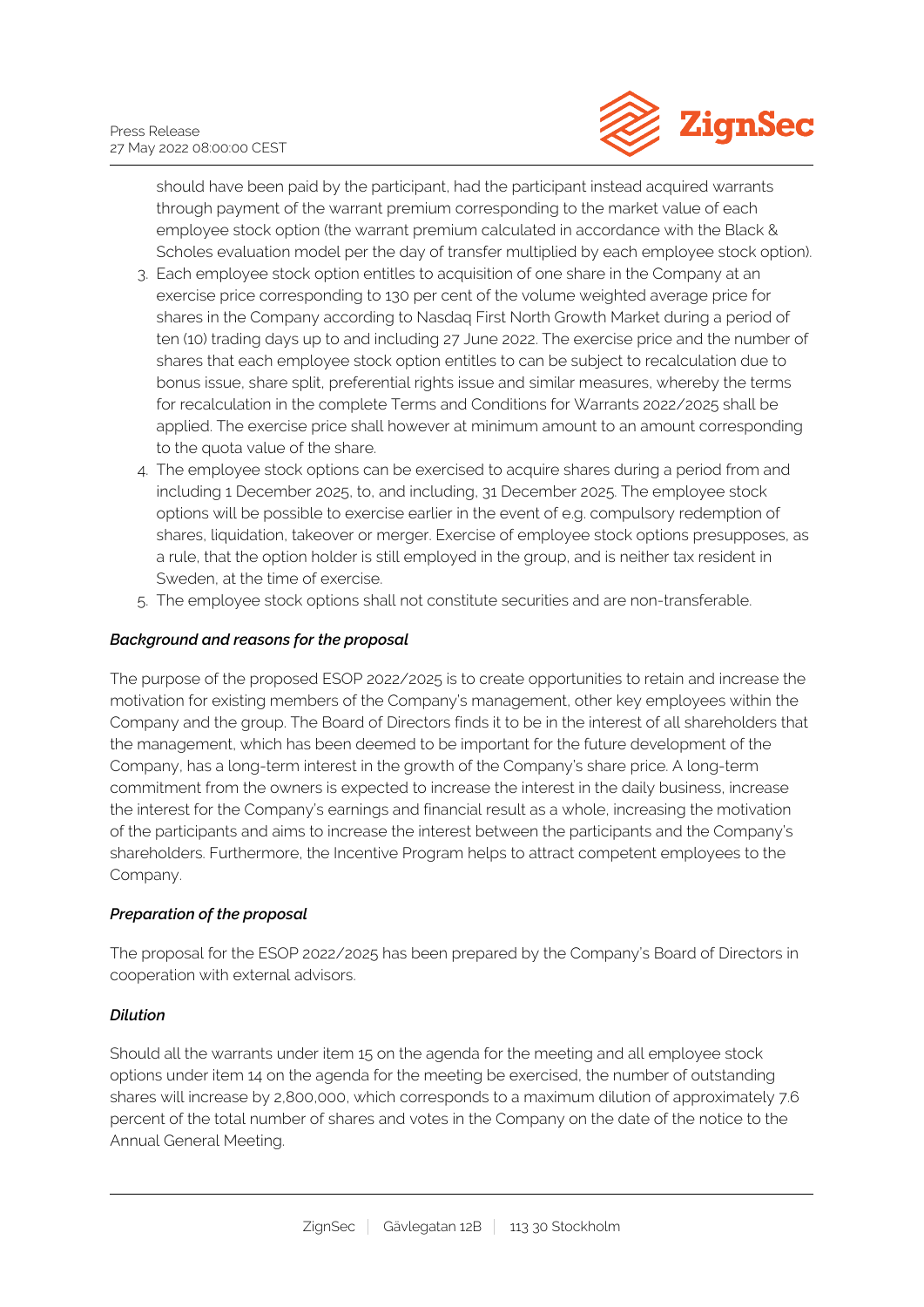

## *Outstanding share-related incentive programs*

At the Extraordinary General Meeting on 29 July 2019, a decision was made to issue 782,494 warrants as a long-term share-based incentive program to the Company's employees. Each warrant entitles the holder to subscribe for one new share in the Company at a subscription price of SEK 5.00 per share. Subscription of new shares with the support of the warrants can be carried out during the period from 15 August 2022 to 31 December 2022.

#### **Item 15 – Resolution on implementation of a warrant-based incentive program**

The Board of Directors proposes that the meeting resolves to implement a warrant-based incentive program, offering senior executives and other key employees and consultants to acquire warrants which grants the holder a right to subscribe for newly issued shares in the Company (the " **Warrant Program 2022/2025**").

#### *Terms and conditions of the Warrant Program 2022/2025*

The Warrant Program 2022/2025 is proposed to be governed by the following terms and conditions:

1. The Warrant Program 2022/2025 shall consist of a maximum of 700,000 warrants of series 2022 /2025. Each warrant grants the holder the right to subscribe for one (1) newly issued share in the Company.

2. The warrants shall be offered senior executives and other key employees and consultants in the Company and its subsidiaries subject to the participants being Swedish residents and in accordance with the following allocation:

| Category                               | Maximum number of warrants<br>per participant | Maximum number of<br>warrants per category |
|----------------------------------------|-----------------------------------------------|--------------------------------------------|
| Senior executives                      | 400,000                                       | 400,000                                    |
| Other key employees<br>and consultants | 50,000                                        | 300,000                                    |

3. The proposed terms and conditions for the warrants of series 2022/2025 is set out below under item 17 (*Resolution on a) an issue of warrants and b) the approval of transfer of warrants*) on the agenda for the meeting.

4. The Company shall subscribe for all the warrants and then transfer the warrants to the participants in accordance with the terms set out in item 17 (*Resolution on a) an issue of warrants and b) the approval of transfer of warrants*).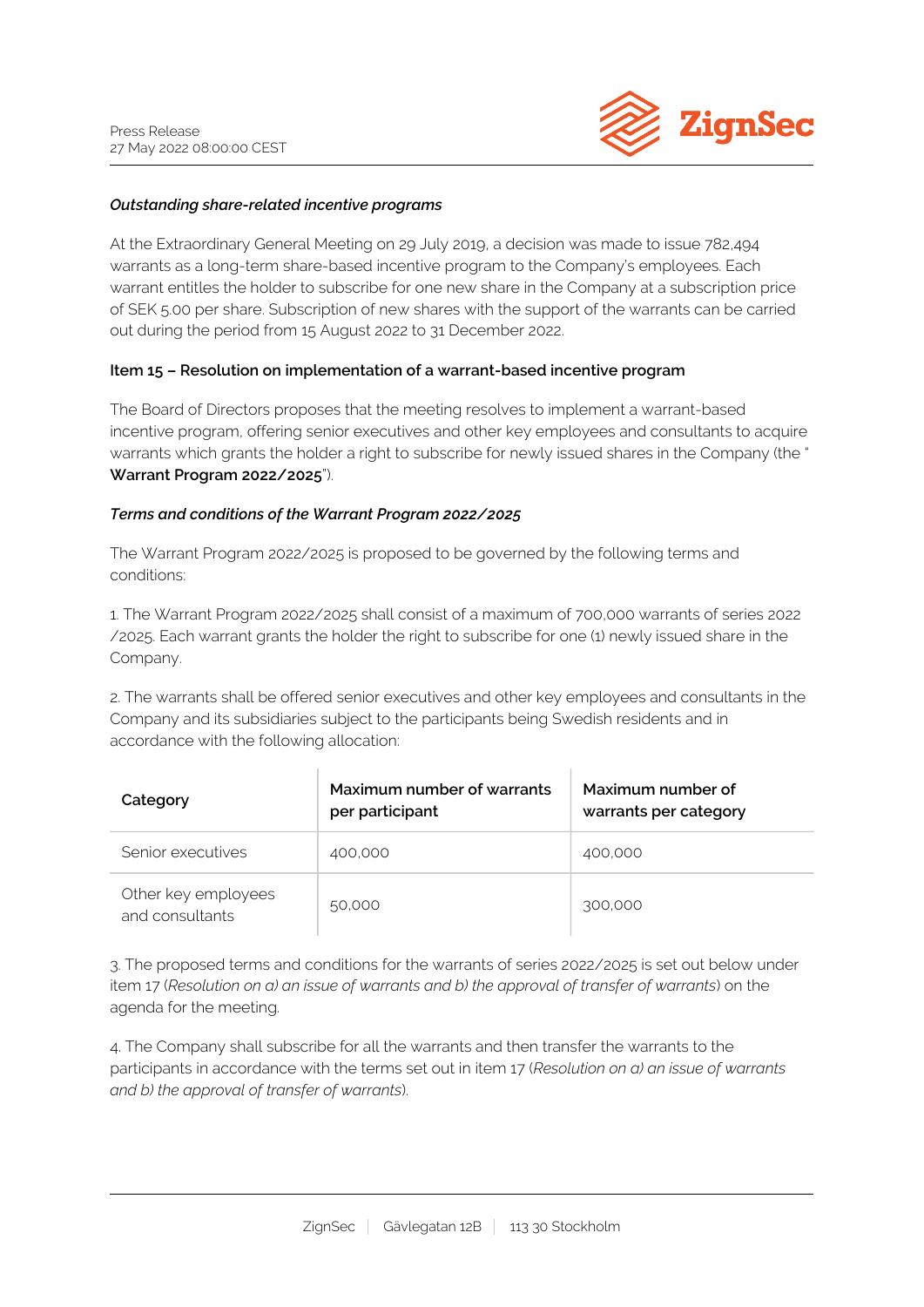

## *Background and reasons for the proposal*

The purpose of the proposed Warrant Program 2022/2025 is to create opportunities to retain and increase the motivation for existing members of the Company's management, other key employees within the Company and the group. The Board of Directors finds it to be in the interest of all shareholders that the management, which has been deemed to be important for the future development of the Company, has a long-term interest in the growth of the Company's share price. A long-term commitment from the owners is expected to increase the interest in the daily business, increase the interest for the Company's earnings and financial result as a whole, increasing the motivation of the participants and aims to increase the interest between the participants and the Company's shareholders. Furthermore, the Incentive Program helps to attract competent employees to the Company.

#### *Preparation of the proposal*

The proposal for the Warrant Program 2022/2025 has been prepared by the Company's Board of Directors in cooperation with external advisors.

#### *Dilution*

Should all the warrants under item 15 on the agenda for the meeting and all employee stock options under item 14 on the agenda for the meeting be exercised, the number of outstanding shares will increase by 2,800,000, which corresponds to a maximum dilution of approximately 7.6 percent of the total number of shares and votes in the Company on the date of the notice to the Annual General Meeting.

## *Valuation*

According to a preliminary calculation, the warrant premium amounts to SEK 1.59. The preliminary and the final warrant premium is calculated in accordance with the Black & Scholes evaluation model with the assumption of a risk-free rate of 1.55 per cent and an EGARCH implicit volatility of 48 per cent and with the assumption that no expected dividend or any other transaction to shareholders will be carried out during the duration of the incentive program. The data and the calculations have been gathered and produced by Escalade Capital in its capacity as an independent valuation institute.

## *Special cash compensation*

The Company shall make payments of special cash compensation in connection with the Warrant Program 2022/2025 as follows. The payment is based on the number of warrants the participant acquires. The amount shall sum to a total that, net of tax, approximately corresponds to the amount to be paid by the participant in accordance with what is set forth under the heading "Transfer of warrants under the Warrant Program 2022/2025" under item 17 on the agenda for the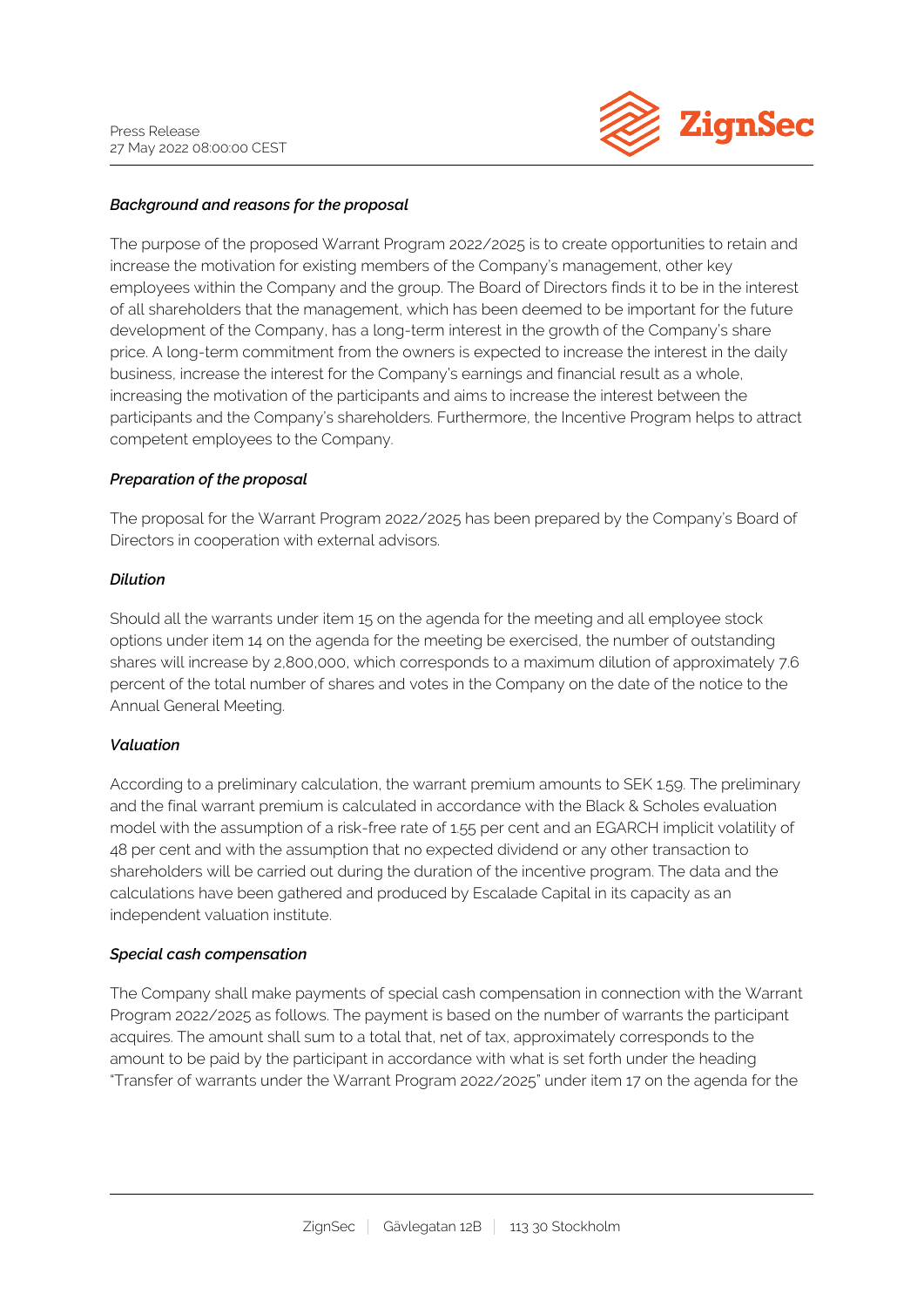

meeting. The payment shall be divided into three instalments in equal parts to be paid by the end of or close to each financial year during the warrant period, or – under certain defined circumstances – earlier. Payment requires that the participant is still employed by the Company at the time of payment.

# *Outstanding share-related incentive programs*

At the Extraordinary General Meeting on 29 July 2019, a decision was made to issue 782,494 warrants as a long-term share-based incentive program to the Company's employees. Each warrant entitles the holder to subscribe for one new share in the Company at a subscription price of SEK 5.00 per share. Subscription of new shares with the support of the warrants can be carried out during the period from 15 August 2022 to 31 December 2022.

# **Item 16 – Resolution to approve of directors' participation in the warrant-based incentive program**

It is proposed that the directors of the Board Eric Wallin and Marie-Louise Gefwert shall be allowed to participate in the Warrant Program 2022/2025 as set forth in item 15 above in the view of their operational role in the Company as consultants.

## **Item 17 – Resolution on a) an issue of warrants and b) the approval of transfer of warrants**

In order to secure the Company's commitments under the ESOP 2022/2025 and the Warrant Program 2022/2025, the Board of Directors proposes that the meeting shall resolve on a directed issue of warrants of series 2022/2025 and approval of the transfer of warrants of series 2022/2025 in accordance with item a) and b) below.

## a) **Issue of warrants**

The Board of Directors proposes that the meeting resolves on a directed issue of warrants of series 2022/2025 with the following terms:

- 1. The Company shall issue a maximum of 2,800,000 warrants. Each warrant shall entitle the holder to subscribe for one (1) new share in the Company.
- 2. With deviation from existing shareholders' pre-emptive right, the warrants shall only be subscribed by the Company with a right and an obligation for the Company to transfer the warrants to the participant under the ESOP 2022/2025 or the Warrant Program 2022/2025. The reason for deviating from the shareholders' pre-emptive right is that the warrants will be used within the framework of the above-mentioned incentive programs.
- 3. The warrants may be used for subscription of new shares during a period from, and including, 1 December 2025, to, and including, 31 December 2025 or the earlier day which follows from the complete Terms and Conditions for Warrants 2022/2025. The subscription price for the shares shall correspond to 130 percent of the volume weighted average price for the last ten trading days of the Company's share on Nasdaq First North Growth Market for the period up to and including 27 June 2022.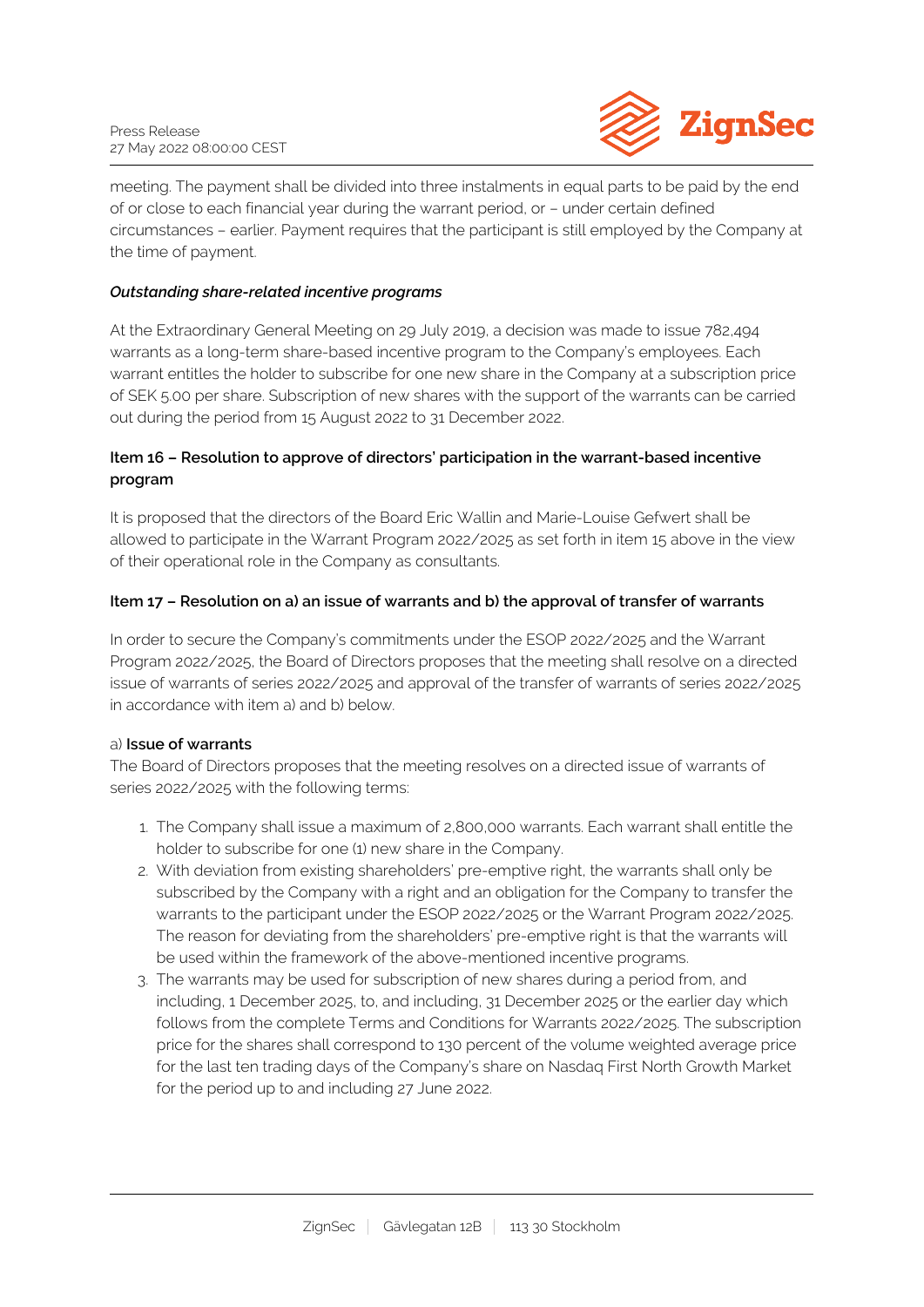

- 4. If the warrants are exercised in full, the issue of shares would increase the Company's share capital with a maximum of SEK 110,964.25 (subject to potential changes due to any potential recalculation in accordance with the complete Terms and Conditions for Warrants 2022 /2025). Any share premium shall be transferred to the unrestricted premium reserve.
- 5. The warrants shall be subscribed for by the Company without consideration.
- 6. The warrants shall be subscribed for on a subscription list no later than three (3) days from the resolution to issue the warrants. The Board of Directors shall have the right to postpone the subscription period. Oversubscription may not occur.
- 7. Any new shares that are acquired through the exercise of warrants will entitle the holder to receive dividends from the first record date for dividends that occurs after the issue of new shares has been registered with the Swedish Company Registration Office and with Euroclear Sweden AB.
- 8. The warrants are subject to further terms and conditions in accordance with the complete Terms and Conditions for Warrants 2022/2025, including customary terms for recalculation, meaning that the subscription price, as well as the number of new shares that each warrant may grant, might be recalculated upon the occurrence of certain company events.

The Board of Directors shall be authorized to cancel warrants that have been issued and that the Board of Directors considers are not necessary to fulfil the obligations that follows from the ESOP 2022/2025 or the Warrant Program 2022/2025.

The Board of Directors, or whoever the board appoints, is authorized to make any minor adjustments to the resolution that may prove necessary in connection with registration with the Swedish Companies Registration Office or Euroclear Sweden AB.

# b) **Approval of transfer of warrants**

The Board of Directors proposes that the meeting resolves to approve that the Company may transfer warrants of series 2022/2025 to the participants in accordance with the allocation set out under item 14 (*Resolution on implementation of an employee stock option program*) and 15 ( *Resolution on implementation of a warrant-based inventive program*) on the agenda for the meeting and in accordance with the terms below.

# *Transfer of warrants under the Warrant Program 2022/2025*

Transfer of warrants under the Warrant Program 2022/2025 shall be made in exchange of a premium calculated in accordance with the Black & Scholes evaluation model per the day of transfer. A preliminary valuation of the warrant premium amounts to SEK 1.59.

A prerequisite to acquire warrants is that the participant has entered into an agreement with the Company according to which the Company, or a person appointed by the Company, under certain circumstances, will have the right to repurchase the warrants from the participant. Such a right to repurchase exists, e.g., if the participant ceases to be employed by the Company or if the participant intends to transfer the warrants to someone else.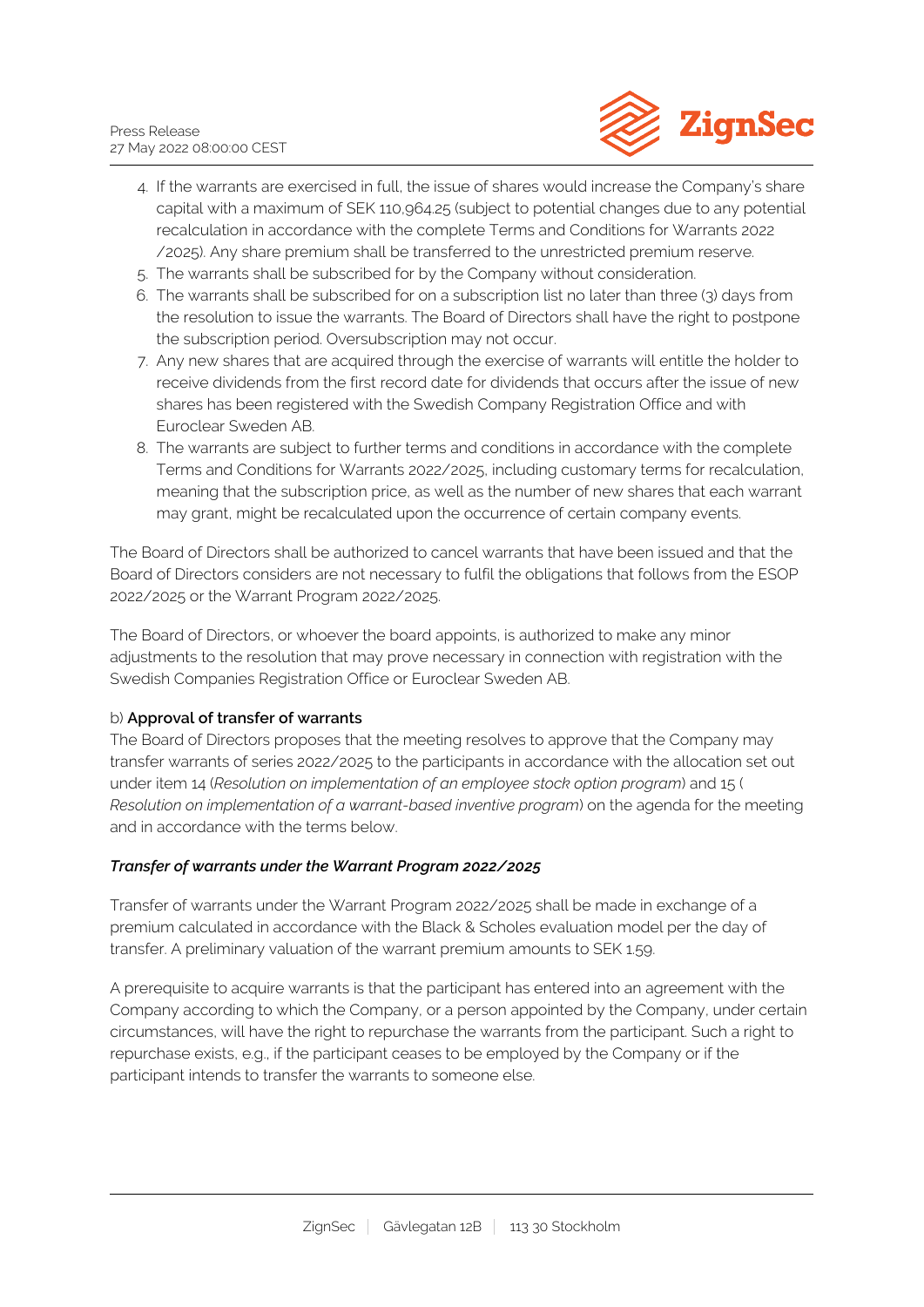

## *Transfer of warrants under the ESOP 2022/2025*

Transfer of warrants under the ESOP 2022/2025 shall be made without consideration.

*A valid resolution in accordance with the proposal requires that the resolution be supported by shareholders with at least nine tenths (9/10) of both the votes and the shares represented at the meeting.*

## **Item 17 – Resolution to authorise the Board of Directors to decide on issues of shares, warrants and convertibles**

The Board of Directors proposes that the Annual General Meeting resolves to authorise the Board of Directors - on one or more occasions and at the latest until the next Annual General Meeting to decide to increase the Company's share capital by issuing new shares and to issue warrants and convertibles.

New issues of shares, as well as issues of warrants and convertibles, may be made with or without deviation from the shareholders' preferential rights and with or without provision for contribution in kind, set-off or other conditions. Pursuant to Chapter 16 of the Swedish Companies Act, the Board of Directors may not, by virtue of this authorisation, decide on issues to members of the Board of Directors of the group, employees and others.

Issues without derogation from the shareholders' preferential rights may be made to the extent permitted by the current Articles of Association, or by any other Articles of Association that the shareholders may adopt by the required majority during the period up to the next Annual General Meeting. The total number of shares covered by issues in derogation of the shareholders' preferential rights may, after such issues, represent a total dilution of no more than twenty (20) percent of the shares of the Company at the first time the authorisation is used, calculated after registration of the rights issue (approximately SEK 59.2 million) and the potential over-allotment share issue (approximately SEK 20 million) in connection with the rights issue resolved on by the Board of Directors on 25 June 2022 (published through press release on 25 June 2022 with the heading "ZignSec AB (publ) resolves on a rights issue of approximately SEK 59.2 million guaranteed up to approximately 74 percent").

The issue decided by virtue of the authorisation shall be made at the market subscription price, subject to the market issue discount, if any. The issue decided by virtue of the authorisation shall be made in order to provide the Company with working capital, to increase the Company's financial flexibility and to enable acquisitions by payment in shares. If the Board of Directors decides on an issue with derogation from the shareholders' preferential rights, the reason shall be to provide the Company with working capital in a cost- and time-efficient manner and/or new owners of strategic importance to the Company and/or acquisitions of other companies or businesses.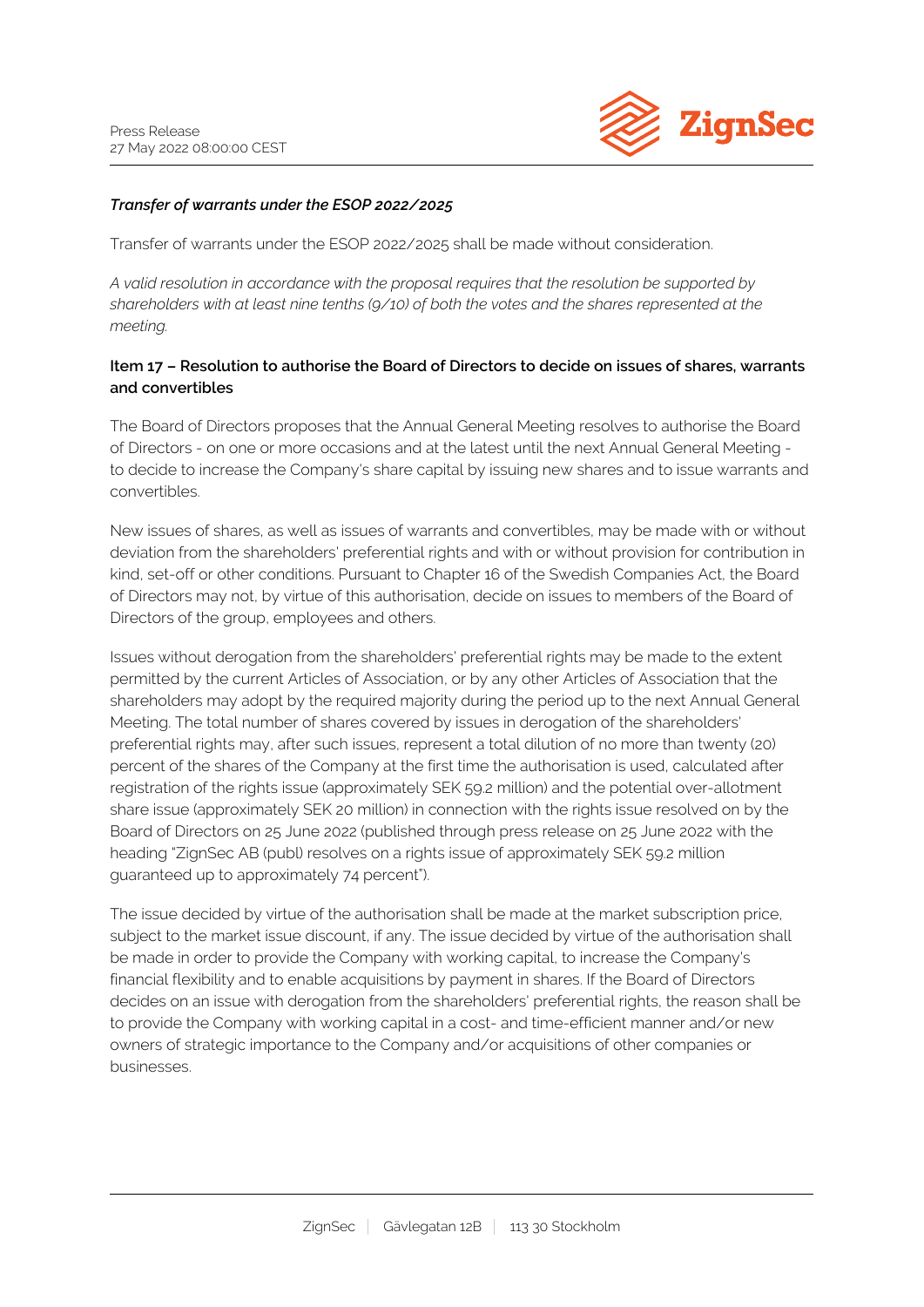

*The validity of the resolution referred to in this paragraph requires the support of shareholders representing at least two thirds (2/3) of both the votes cast at the meeting and the shares represented at the meeting.*

# **Item 18 – Resolution to authorise the Board of Directors to make minor adjustments to the decisions**

The Board of Directors proposes that the Annual General Meeting authorises the Board of Directors, the Managing Director or any other person appointed by the Board of Directors to make such minor adjustments and clarifications to the resolutions adopted by the Annual General Meeting as are necessary for the registration of the resolutions.

# **OTHER**

# **Shares and votes in the Company**

At the time of issuance of this notice, the total number of registered shares in the Company is 33,831,244 shares, corresponding to 33,831,244 votes.

## **Shareholders' right to request information**

Shareholders have the right to request information from the Board of Directors and the Managing Director pursuant to Chapter 7, Section 32 of the Swedish Companies Act regarding circumstances that may affect the assessment of an item on the agenda and circumstances that may affect the assessment of the Company's financial situation. The Board of Directors and the Managing Director shall disclose such information if the Board of Directors considers that this can be done without significant damage to the Company. The obligation to disclose information also applies to the Company's relationship with another group company, the consolidated accounts and the circumstances mentioned above with regard to subsidiaries.

Requests for such information shall be submitted in writing to the Company no later than ten days before the Annual General Meeting, i.e. no later than 18 June 2022, to ZignSec AB, Gävlegatan 12B, 113 30, Stockholm, Sweden or by e-mail to [alexander.albedj@zignsec.com.](mailto:alexander.albedj@zignsec.com) The information will be provided by the Company by making it available on the Company's website [www.zignsec.com](http:///) under the heading and at the Company at the above address no later than 23 June 2022. The information will also be sent to shareholders who have requested it and who have provided their address.

# **Documents**

The annual report, consolidated financial statements and auditors' report as well as other documents and other documents relating to the proposed resolutions to the Annual General Meeting will be available at the Company's offices and website [www.zignsec.com](http://htt) at least three weeks before the Annual General Meeting. All documents will also be sent to shareholders who request them and provide their postal address.